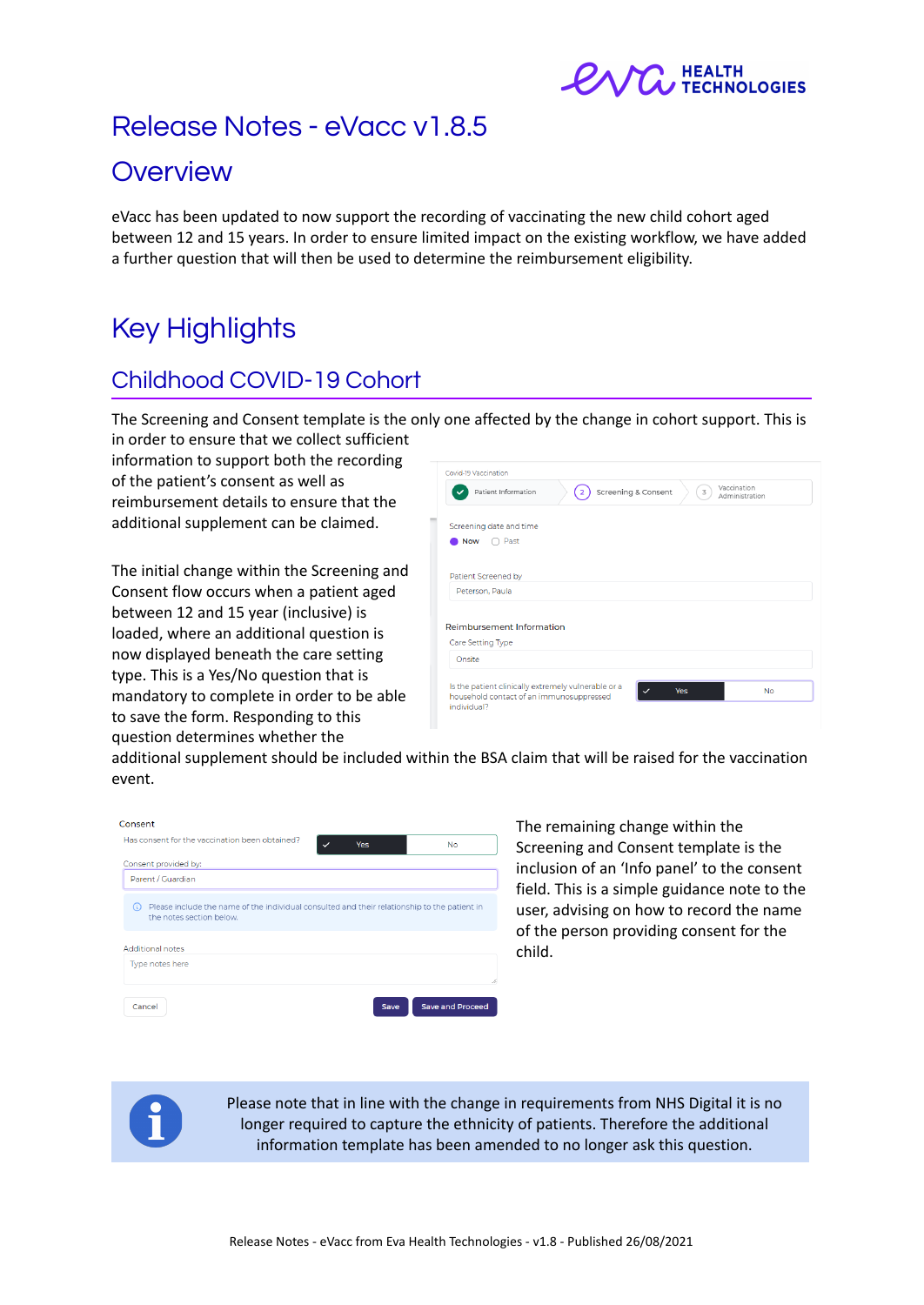

# Other Developments

### Screening & Consent

#### [EF-2041] & [EF-2037] Add new question for child eligibility

As stated in the highlights of this release above, a new question has been added to the COVID Screening and Consent flow to record whether the childhood patient being vaccinated meets the requirements of the additional BSA supplement.

#### [EF-2029] Update warnings for childhood immunisation

In line with guidance issued by NHS Digital, the warnings have been adjusted to warn against patients under the age of 12.

#### [EF-2028] Consent Guidance Text

As mentioned in the highlights, additional consent information is now provided when selecting an option that is not 'Patient'.

## **Reporting**

#### [EF-2071] Booster included within Incentive Payment table

In preparation for the upcoming eVacc release that supports the administration of the COVID vaccine as a booster, a new row has been added to the incentive reporting table. This represents the number of boosters that have been administered within an incentive based care setting.

#### [EF-2070] Booster dose on BSA Claim table

For the same reasons as described in EF-2071, a new row has been added to the BSA reporting table to represent the number of boosters that have been administered and their current claim status.

#### [EF-2040] Include Eligible Patients Aged 12-15 in Human Readable Reports

The reports have been uplifted to include the new cohort of patients.

#### [EF-2038] Include Eligible Patients Aged 12-15 in Incentive Payment Table on Reports Page

A new column has been added to the incentive payments table in order to aid identifying the number of childhood vaccinations administered. Please note that where a child has been vaccinated within a care setting other than 'Onsite' the associated value will appear within the Childhood column rather than the care setting column such as housebound for example.

### BSA Claims

#### [EF-2035] Eligible 12-15 - BSA API Inclusion

The BSA claim process has been uplifted in order to allow the claiming of the supplemental payment for a childhood vaccination.